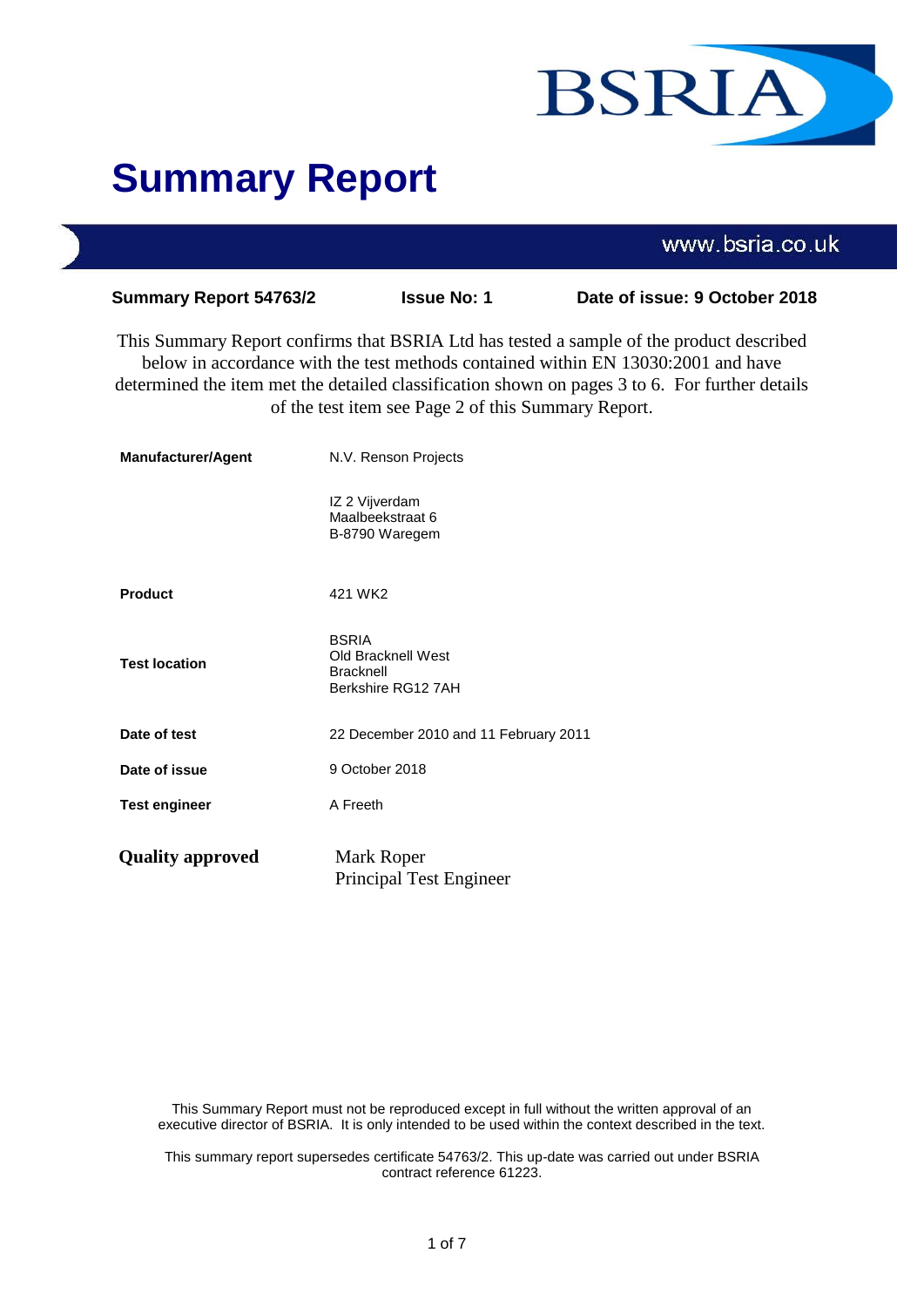# **TEST INFORMATION**

| Contract                 | 54763         |                      |  |
|--------------------------|---------------|----------------------|--|
| Date                     | December 2010 |                      |  |
| <b>Manufacturer</b>      |               | N.V. Renson Projects |  |
| <b>Louvre Model</b>      | 421 WK2       |                      |  |
| Material                 | Aluminium     |                      |  |
| Painted                  | N٥            |                      |  |
| <b>Blade Height</b>      | 1025          | mm                   |  |
| <b>Blade Width</b>       | 1000          | mm                   |  |
| <b>Blade Depth</b>       | 42            | mm                   |  |
| Frame Depth              | 48            | mm                   |  |
| No. of Blades            | 20            |                      |  |
| <b>Blade Pitch</b>       | 50            | mm                   |  |
| <b>Blade Angle</b>       | 45            | degrees              |  |
| No. of Banks             | 1             |                      |  |
| <b>Guard Type</b>        | Insect/None   |                      |  |
| <b>Guard Spacing</b>     | 8             | mm                   |  |
| <b>Side Channels</b>     | None          |                      |  |
| <b>Water Drip Tray</b>   | Yes           |                      |  |
| <b>Blade Orientation</b> | Horizontal    |                      |  |

# **Front view of louvre**

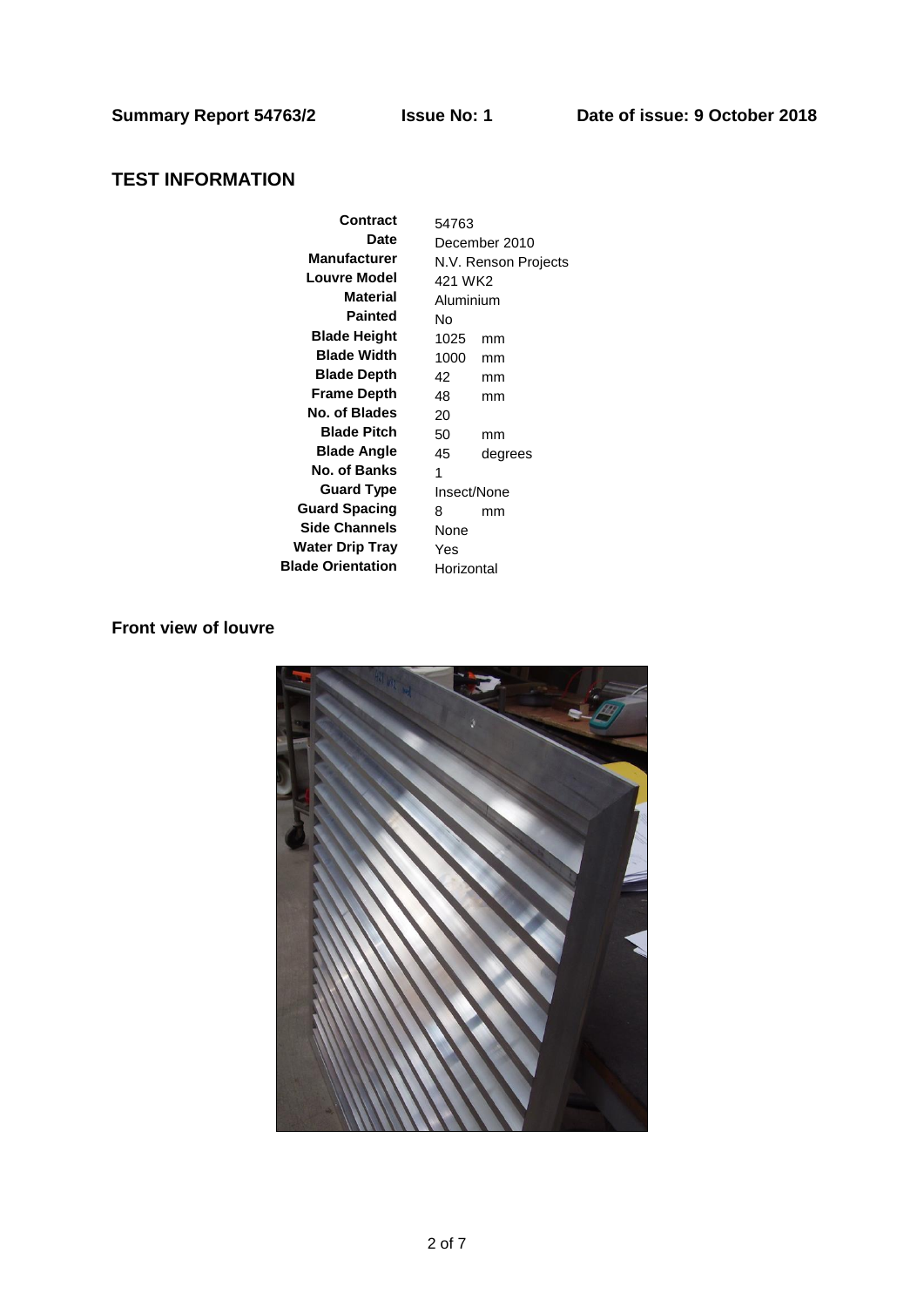## **Summary Report 54763/2 Issue No: 1 Date of issue: 9 October 2018**

# **COEFFICIENT OF ENTRY (with mesh)**

| <b>MANUFACTURER</b> | <b>MODEL</b>                         | Renson<br>421 WK2 (with mesh)                    |                                              | Contract 54763                    | Date 22/12/2010  |
|---------------------|--------------------------------------|--------------------------------------------------|----------------------------------------------|-----------------------------------|------------------|
|                     | air temperature 11.5 °C<br>barometer | 1003 mbar<br>air density 1.223 kg/m <sup>3</sup> | louvre height<br>louvre width<br>louvre area | 1025 mm<br>1000 mm<br>1.025 $m^2$ |                  |
|                     |                                      | louvre face velocity                             | air flow rate                                |                                   |                  |
|                     | louvre pd                            |                                                  | test                                         | theoretical                       | coefficient      |
|                     | Pascals                              | m/s                                              | $m^3/s$                                      | $m^3/s$                           | $\mathrm{C_{e}}$ |
|                     |                                      |                                                  |                                              |                                   |                  |
|                     | 130.0                                | 3.87                                             | 3.970                                        | 14.947                            | 0.266            |
|                     | 116.0                                | 3.69                                             | 3.778                                        | 14.119                            | 0.268            |
|                     | 101.0                                | 3.44                                             | 3.527                                        | 13.175                            | 0.268            |
|                     | 88.0                                 | 3.20                                             | 3.278                                        | 12.298                            | 0.267            |
|                     | 71.0                                 | 2.87                                             | 2.944                                        | 11.046                            | 0.267            |
|                     | 54.0                                 | 2.52                                             | 2.585                                        | 9.634                             | 0.268            |
|                     | 36.0                                 | 2.13                                             | 2.184                                        | 7.866                             | 0.278            |
|                     | 25.0                                 | 1.72                                             | 1.759                                        | 6.555                             | 0.268            |
|                     | 10.4                                 | 1.13                                             | 1.162                                        | 4.228                             | 0.275            |
|                     |                                      |                                                  |                                              |                                   |                  |
|                     |                                      |                                                  |                                              | mean $C_{e}$                      | 0.269            |
|                     |                                      |                                                  |                                              | Class                             | 3                |

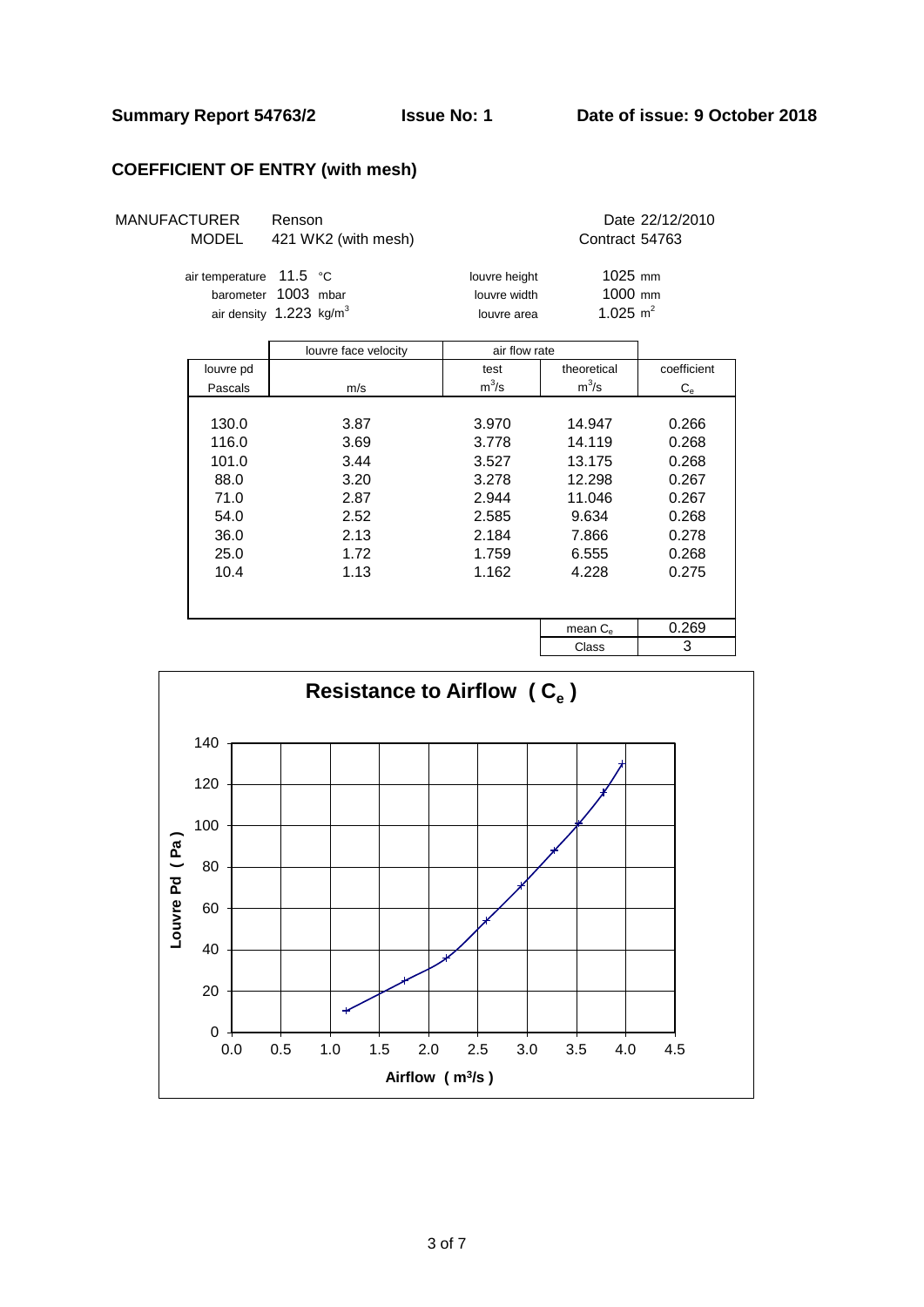# **COEFFICIENT OF DISCHARGE (with mesh)**

| MANUFACTURER | <b>MODEL</b>            | Renson<br>421 WK2 Reversed (with mesh)                       |                                              | Contract 54763                      | Date 22/12/2010 |
|--------------|-------------------------|--------------------------------------------------------------|----------------------------------------------|-------------------------------------|-----------------|
|              | air temperature 11.5 °C | barometer 1003 mbar<br>air density $1.223$ kg/m <sup>3</sup> | louvre height<br>louvre width<br>louvre area | $1025$ mm<br>1000 mm<br>1.025 $m^2$ |                 |
|              |                         | louvre face velocity                                         | air flow rate                                |                                     |                 |
|              | louvre pd               |                                                              | test                                         | theoretical                         | coefficient     |
|              | Pascals                 | m/s                                                          | $m^3/s$                                      | $m^3/s$                             | Cd              |
|              |                         |                                                              |                                              |                                     |                 |
|              | 119.0                   | 3.84                                                         | 3.939                                        | 14.301                              | 0.275           |
|              | 109.0                   | 3.69                                                         | 3.785                                        | 13.687                              | 0.277           |
|              | 94.0                    | 3.44                                                         | 3.530                                        | 12.710                              | 0.278           |
|              | 82.0                    | 3.22                                                         | 3.296                                        | 11.871                              | 0.278           |
|              | 65.0                    | 2.86                                                         | 2.932                                        | 10.569                              | 0.277           |
|              | 50 O                    | つよつ                                                          | O ROK                                        | a 270                               | n seu           |

| 119.0 | 3.84 | 3.939 | 14.301  | 0.275 |
|-------|------|-------|---------|-------|
| 109.0 | 3.69 | 3.785 | 13.687  | 0.277 |
| 94.0  | 3.44 | 3.530 | 12.710  | 0.278 |
| 82.0  | 3.22 | 3.296 | 11.871  | 0.278 |
| 65.0  | 2.86 | 2.932 | 10.569  | 0.277 |
| 50.0  | 2.53 | 2.595 | 9.270   | 0.280 |
| 37.0  | 2.15 | 2.200 | 7.974   | 0.276 |
| 23.0  | 1.72 | 1.759 | 6.287   | 0.280 |
| 8.8   | 1.11 | 1.142 | 3.889   | 0.294 |
|       |      |       |         |       |
|       |      |       | mean Cd | 0.279 |
|       |      |       | Class   | 3     |

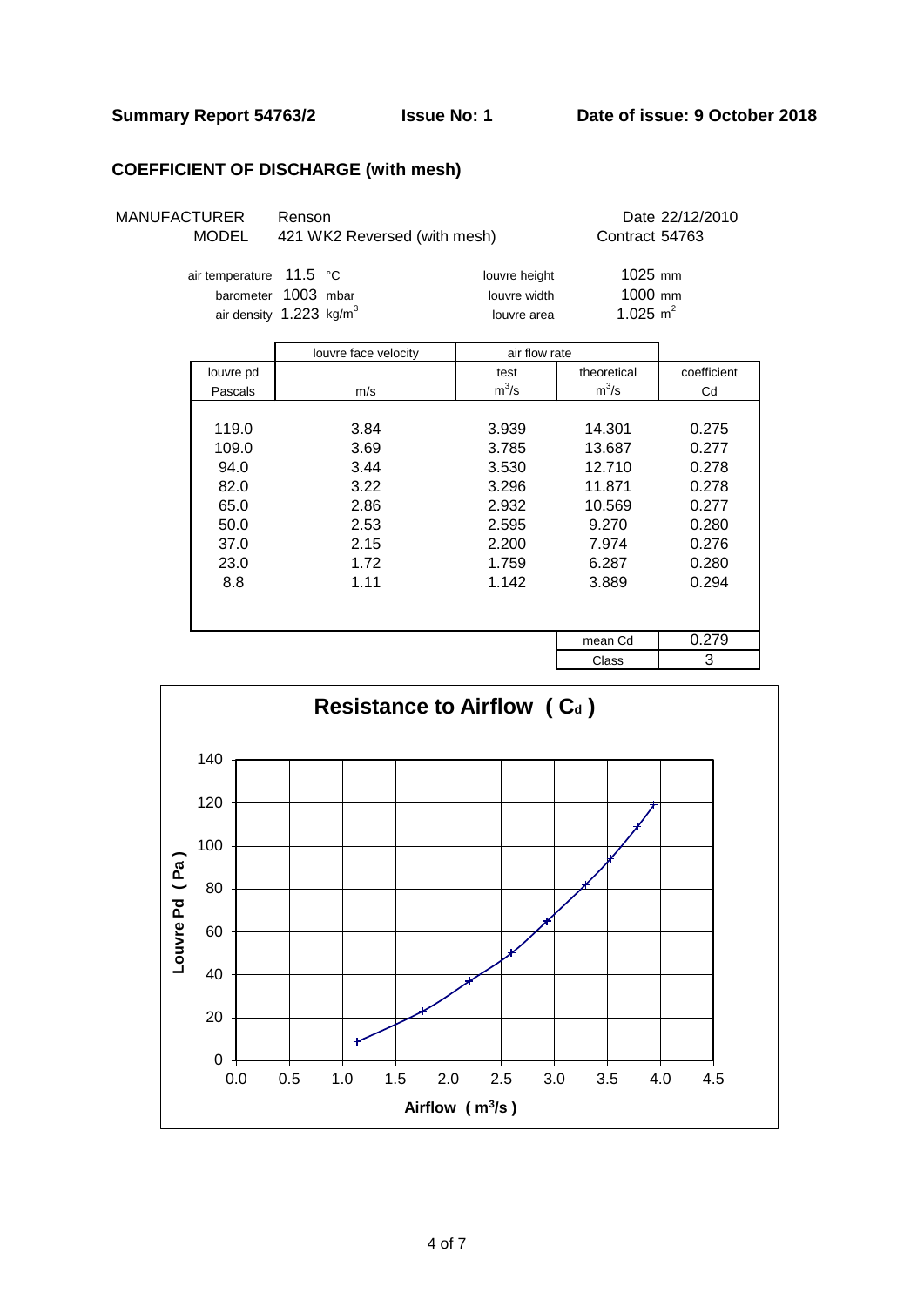# **COEFFICIENT OF ENTRY (no mesh)**

| <b>MANUFACTURER</b> | Renson          |
|---------------------|-----------------|
| MODEL               | 421 WK2 (no mes |

Date 11/02/2011<br>
Sh) Contract 54763 Contract 54763

| air temperature<br>barometer | 11.5 °C<br>1007 mbar<br>air density $1.228$ kg/m <sup>3</sup> | louvre height<br>louvre width<br>louvre area | $1025$ mm<br>1000 mm<br>1.025 $m^2$ |                  |
|------------------------------|---------------------------------------------------------------|----------------------------------------------|-------------------------------------|------------------|
|                              | louvre face velocity                                          | air flow rate                                |                                     |                  |
| louvre pd                    |                                                               | test                                         | theoretical                         | coefficient      |
| Pascals                      | m/s                                                           | $m^3/s$                                      | $m^3/s$                             | $\mathrm{C_{e}}$ |
|                              |                                                               |                                              |                                     |                  |
| 118.0                        | 3.84                                                          | 3.931                                        | 14.212                              | 0.277            |
| 108.0                        | 3.65                                                          | 3.742                                        | 13.597                              | 0.275            |
| 95.0                         | 3.45                                                          | 3.533                                        | 12.752                              | 0.277            |
| 84.5                         | 3.25                                                          | 3.329                                        | 12.027                              | 0.277            |
| 75.0                         | 3.06                                                          | 3.134                                        | 11.331                              | 0.277            |
| 64.5                         | 2.84                                                          | 2.910                                        | 10.508                              | 0.277            |
| 53.4                         | 2.59                                                          | 2.658                                        | 9.561                               | 0.278            |
| 42.0                         | 2.30                                                          | 2.355                                        | 8.479                               | 0.278            |
| 32.1                         | 2.02                                                          | 2.067                                        | 7.413                               | 0.279            |
| 8.4                          | 1.06                                                          | 1.086                                        | 3.792                               | 0.286            |
|                              |                                                               |                                              | mean $C_{\alpha}$                   | 0.278            |

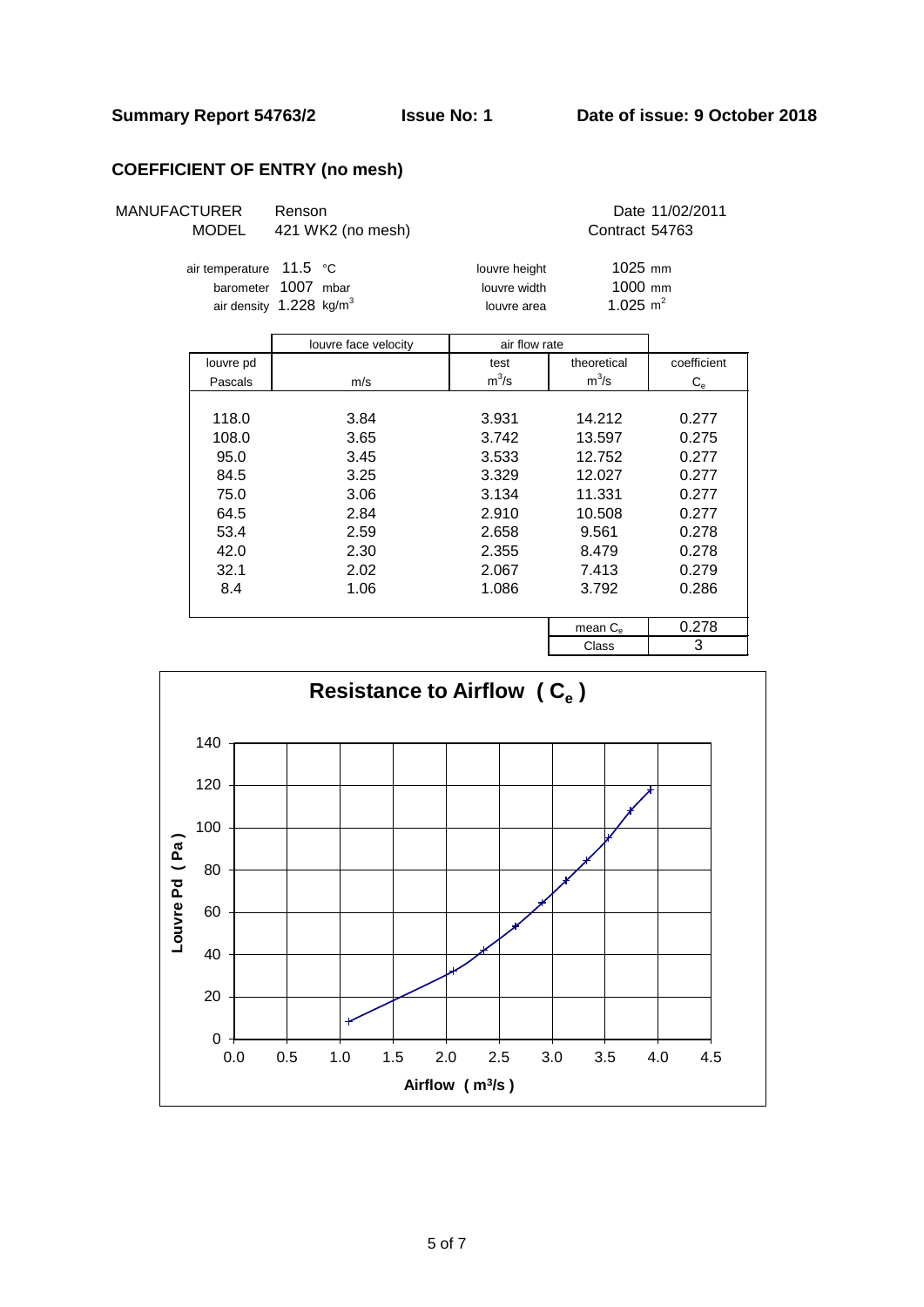### **COEFFICIENT OF DISCHARGE (no mesh)**

| <b>MANUFACTURER</b> | Renson                     | Date 22/12/2010 |
|---------------------|----------------------------|-----------------|
| MODEL               | 421 WK2 Reversed (no mesh) | Contract 54763  |

|                | Date 22/12/2010 |
|----------------|-----------------|
| Contract 54763 |                 |

| air temperature $11.5$ °C             |  | louvre height | $1025$ mm   |
|---------------------------------------|--|---------------|-------------|
| barometer 1007 mbar                   |  | louvre width  | $1000$ mm   |
| air density $1.228$ kg/m <sup>3</sup> |  | louvre area   | 1.025 $m^2$ |

|           | louvre face velocity | air flow rate |             |             |  |  |
|-----------|----------------------|---------------|-------------|-------------|--|--|
| louvre pd |                      | test          | theoretical | coefficient |  |  |
| Pascals   | m/s                  | $m^3/s$       | $m^3/s$     | Cd          |  |  |
|           |                      |               |             |             |  |  |
| 108.0     | 3.82                 | 3.919         | 13.597      | 0.288       |  |  |
| 98.5      | 3.62                 | 3.707         | 12.985      | 0.286       |  |  |
| 86.5      | 3.40                 | 3.489         | 12.168      | 0.287       |  |  |
| 75.4      | 3.16                 | 3.235         | 11.361      | 0.285       |  |  |
| 65.0      | 2.94                 | 3.018         | 10.548      | 0.286       |  |  |
| 54.0      | 2.69                 | 2.754         | 9.614       | 0.286       |  |  |
| 41.5      | 2.35                 | 2.413         | 8.428       | 0.286       |  |  |
| 31.3      | 2.03                 | 2.078         | 7.320       | 0.284       |  |  |
| 20.5      | 1.65                 | 1.690         | 5.924       | 0.285       |  |  |
| 9.4       | 1.13                 | 1.160         | 4.011       | 0.289       |  |  |
|           |                      |               |             |             |  |  |
|           |                      |               | mean Cd     | 0.286       |  |  |
|           |                      |               | $\sim$      | C           |  |  |